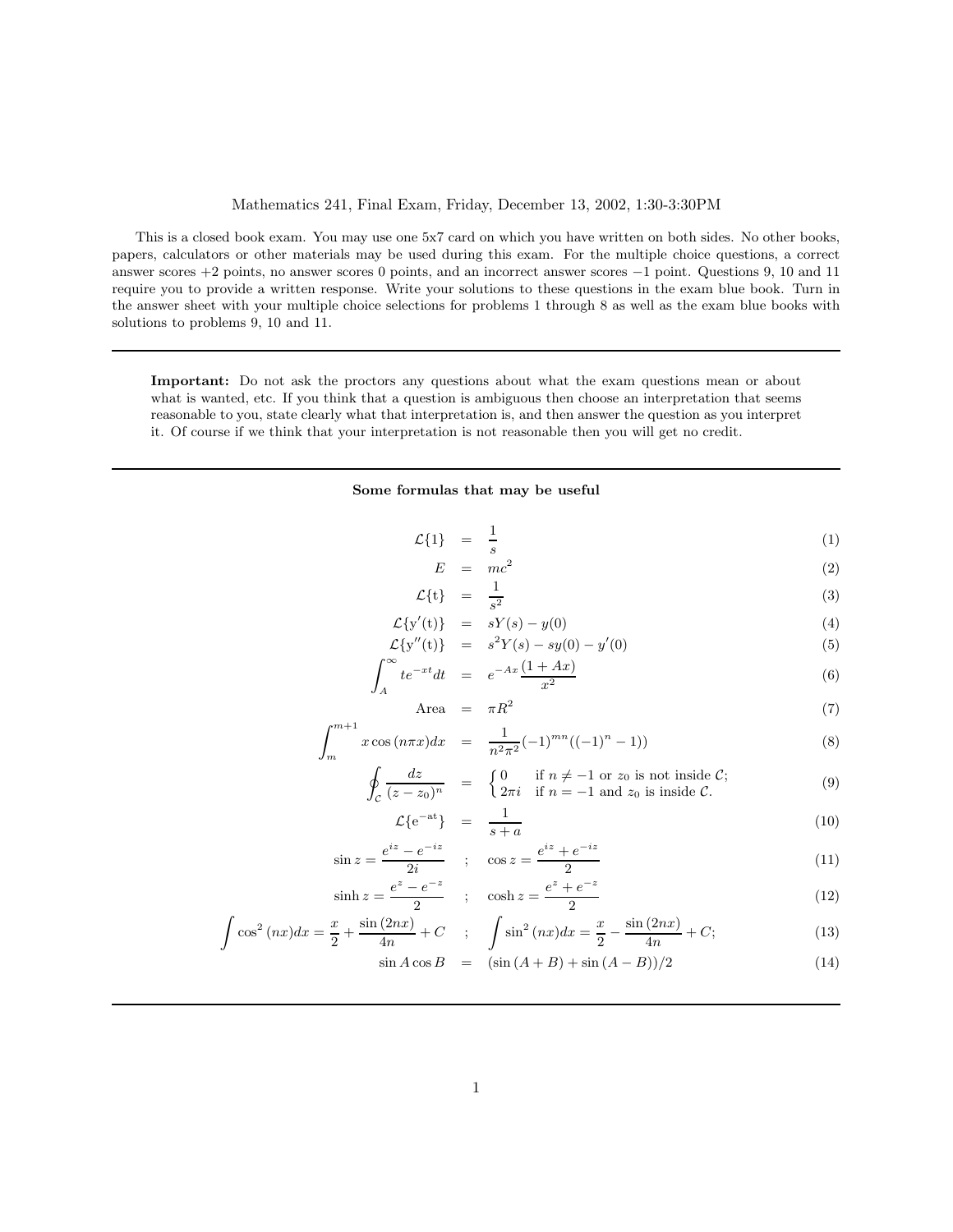## ANSWER SHEET

Print your name:

Sign your name:

Circle the name of your Professor: Haglund Wilf

Circle just one choice below for each of the 8 multiple choice questions. Keep this page covered during the exam except when you are recording your choices. Hand in this sheet when you leave, as well as the exam blue book with your answers to questions 9,10,11, and keep the questions themselves. PRINT YOUR NAME ALSO ON THE COVER OF THE EXAM BLUEBOOK.

| 1. | (a) | (b) | (c) | (d) | (e) |
|----|-----|-----|-----|-----|-----|
| 2. | (a) | (b) | (c) | (d) | (e) |
| 3. | (a) | (b) | (c) | (d) | (e) |
| 4. | (a) | (b) | (c) | (d) | (e) |
| 5. | (a) | (b) | (c) | (d) | (e) |
| 6. | (a) | (b) | (c) | (d) | (e) |
| 7. | (a) | (b) | (c) | (d) | (e) |
| 8. | (a) | (b) | (c) | (d) | (e) |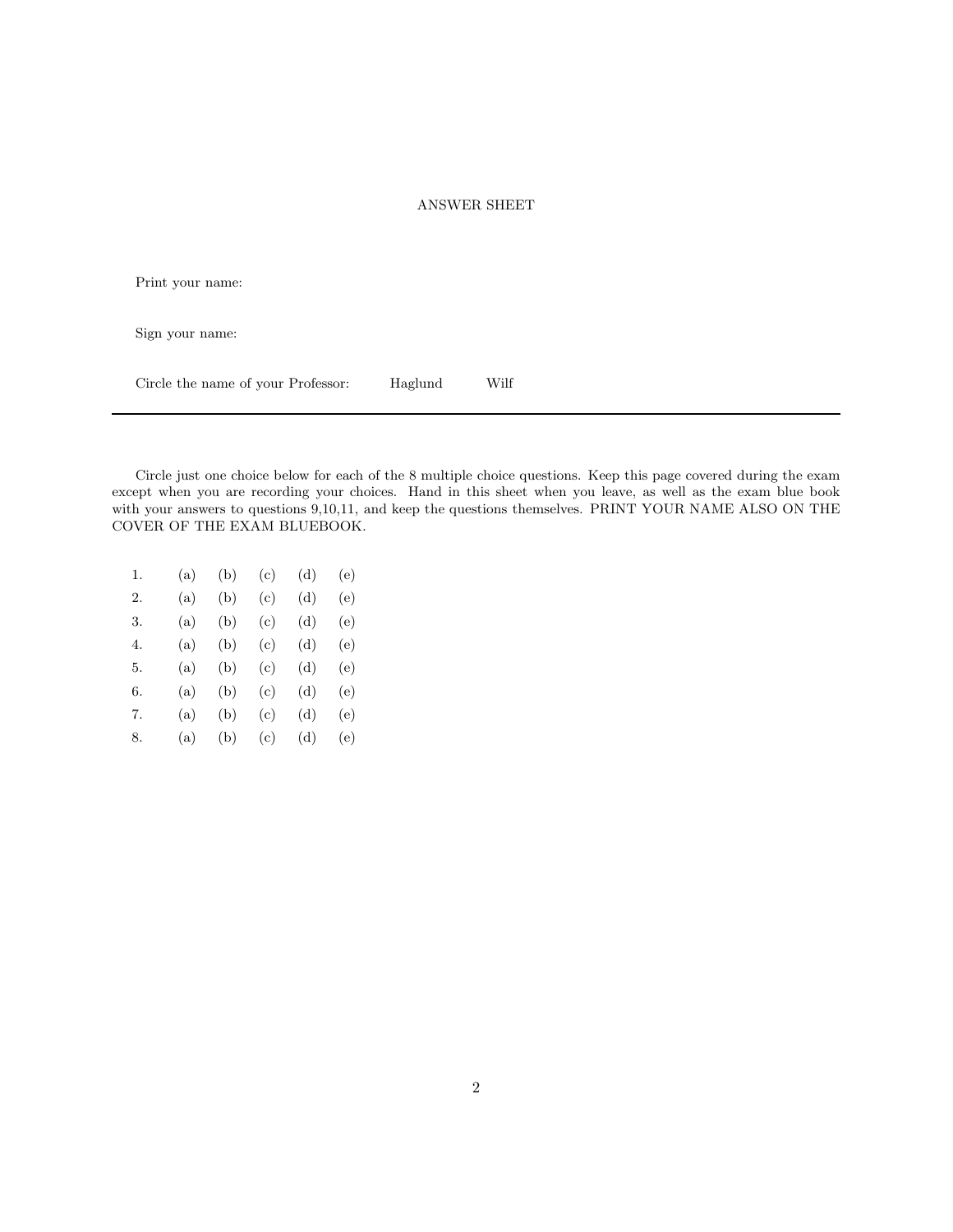## 1. The value of

$$
\oint_C \frac{2z^2 + 1}{z^2 - z} dz,
$$

where C is the circle  $|z| = 2$  traversed counterclockwise, is

- (a)  $\pi i$
- (b)  $2\pi i$
- (c)  $3\pi i$
- (d)  $4\pi i$
- (e) 0

2. The inverse Laplace transform of  $1/(s^2 - 1)$  is

- (a)  $e^{2t}$
- (b)  $e^{2t} 1$
- (c)  $e^{2t} + 1$
- (d)  $\cosh t$
- (e)  $\sinh t$

3. The Laplace transform of  $u(t - \pi)2t$  (where  $u(t)$  is the Heaviside function, or unit step function) is

- (a)  $2\pi s(s+1)e^{-\pi s}$
- (b)  $2((\pi/s)^2 + 1/s)e^{-\pi s}$
- (c)  $2(\pi/s + 1/s^2)e^{-\pi s}$
- (d)  $2(2\pi + 1/s)e^{-\pi s}$
- (e)  $2(\pi/s 2/s^3)e^{-\pi s}$
- 4. The coefficient of  $z + 2i$  in the Laurent series expansion of

$$
\frac{z^4}{(z+2i)^2}
$$

with center  $-2i$  is

(a) 1 (b)  $z - 2i$  $(c) -i$ (d)  $-3 + 2i$  $(e) -8i$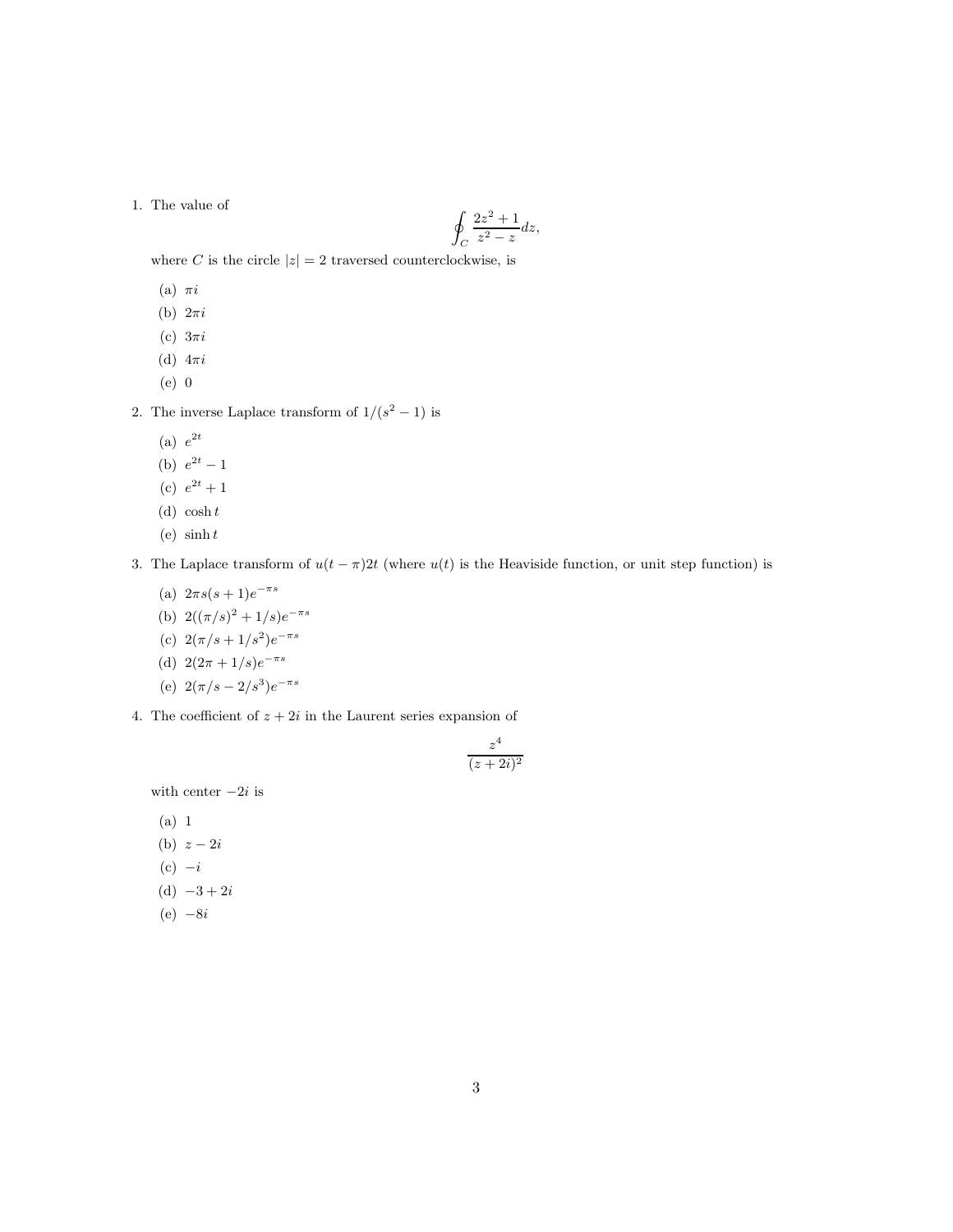5. Let  $\text{Ln}(z)$  denote the principal value of the natural logarithm  $\ln(z)$ . Then the imaginary part of  $\text{Ln}(\sqrt{3}+i)$  is

- (a)  $\pi/6$
- (b)  $\sqrt{10}$
- (c)  $1/\sqrt{3}$
- (d) 1
- (e)  $1/\sqrt{2}$

6. A vibrating string, stretched between  $x = 0$  and  $x = \pi$ , satisfies the following special case of the wave equation

$$
\frac{\partial^2 u}{\partial t^2} = \frac{\partial^2 u}{\partial x^2}.
$$

If the ends are fixed, there is zero initial velocity and initial deflection  $0.02 \sin x$ , then the coefficient of  $\sin x$  in the solution for the deflection  $u(x, t)$  (obtained by separating variables) is

- (a) 0
- (b) 0.02
- (c)  $0.02 \cos t$
- (d)  $0.02e^{-\pi t}$
- (e) None of the above
- 7. This problem deals with eigenfunctions for the periodic Sturm-Liouville problem

$$
y'' + \lambda y = 0
$$
,  $y(\pi) = y(-\pi)$ ,  $y'(\pi) = y'(-\pi)$ .

Let  $A, B, C, D, E$  be the following sets of possible candidates for orthonormal eigenfunctions for the problem.

$$
A = \{\frac{\cos kx}{\sqrt{\pi}}\}, \quad k = 1, 2, \dots
$$
  

$$
B = \{\frac{\sin kx}{\sqrt{\pi}}\}, \quad k = 1, 2, \dots
$$
  

$$
C = \{\frac{\cos kx}{\sqrt{2\pi}}\}, \quad k = 1, 2, \dots
$$
  

$$
D = \{\frac{\sin kx}{\sqrt{2\pi}}\}, \quad k = 1, 2, \dots
$$
  

$$
E = \{\frac{1}{\sqrt{2\pi}}\}
$$

Which of the following statements about the Sturm-Liouville problem are true ?

- (a) The union<sup>1</sup> of sets  $A, B$  and  $E$  form a set of orthonormal eigenfunctions.
- (b) The union of sets  $A$  and  $E$  form a set of orthonormal eigenfunctions, but the union of sets  $A$ ,  $B$  and  $E$ do not.
- (c) Set  $B$  forms a set of orthonormal eigenfunctions, but the union of sets  $A, B$  and  $E$  do not.
- (d) The union of sets  $C, D$  and  $E$  form a set of orthonormal eigenfunctions.
- (e) The union of sets  $C$  and  $E$  form a set of orthonormal eigenfunctions, but the union of sets  $C, D$  and  $E$ do not.

<sup>1</sup>The union of a family of sets is the set whose members are all of the things that belong to any set in the family